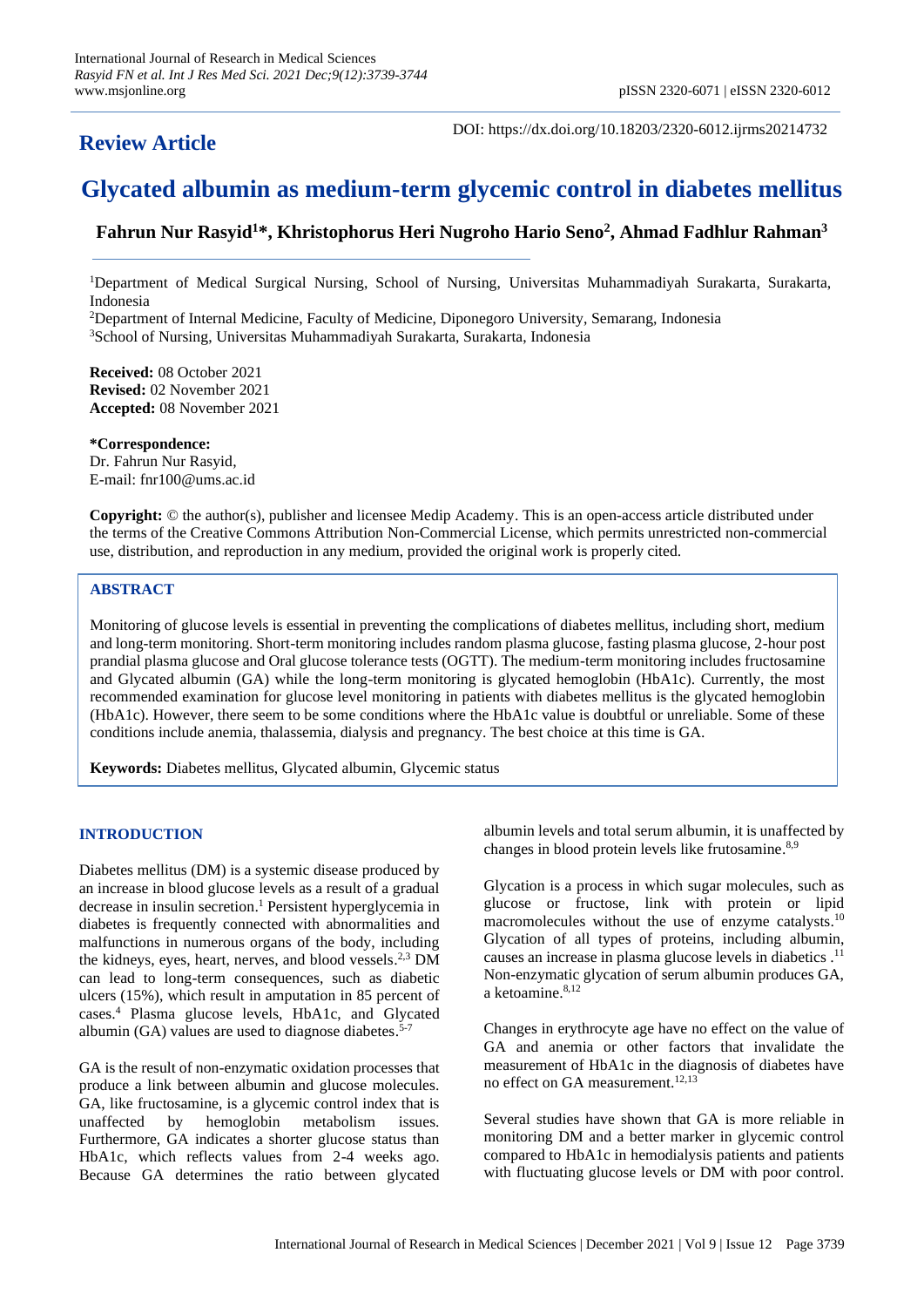Factors interfering with hemoglobin metabolism have little effect on serum GA levels. 14

#### *Glycated albumin (GA)*

#### *Metabolism of albumin*

In the human body, albumin is synthesized by the liver about 100-200 ug/g of liver tissue each day. Furthermore, albumin is distributed vascularly in plasma and extravascularly in skin, muscle and several other tissues. Albumin synthesis in liver cells happens in two places. The first is on the free polysome where albumin is formed for intravascular purposes. The second is on polyribosomes binding to the endoplasmic reticulum where albumin is producedd for systemic distribution. 15

Albumin synthesis can be influenced by several factors, namely nutrition specifically amino acids, hormones and the presence of a disease. Amino acids which can stimulate albumin synthesis are tryptophan, arginine, ornithine, lysine, phenylalanine, threonine and proline, while the hormones which can induce albumin synthesis are thyroid hormone, growth hormone, insulin, adrenocorticotropin, testosterone, and the hormones produces in adrenal cortex. On the other side, alcohol can inhibit albumin synthesis. Secondly, diseases which can cause disorders of albumin synthesis are chronic liver disease, kidney failure and nutritional deficiency such as Kwashiorkor. 15

#### *Process of albumin glycation*

Albumin is one of the longest known and the largest component of plasma proteins, representing more than 80% of total molecules and 60% of total plasma protein concentrations making it the most abundant plasma plasma

with various physiological functions.<sup>16,17</sup> Structurally, albumin is made up of 585 amino acids and contains 35 essential cysteine residues (except Cys-34) which form disulfide bridges building the tertiary protein structure as a whole (Figure 1). $^{15}$ 

Glycation (also known non-enzymatic glycosylation) is a very simple process in which excessive sugar molecules such as fructose or glucose attach themselves to normal protein or lipid molecules in the blood without any enzymatic intervention (Figure 2).<sup>15</sup> Monosaccharides have various innate glycation activities; it is known that galactose and fructose have about 10-times-greater glycation activity than glucose. The concern about glycation in diabetes arises from the fact that reduced sugars have the potential to induce glycation and impair the function of a number of proteins. Since all proteins are susceptible to glycation, the disruption can have significant effects. Glycation products can be classified into early products and advanced products. Initially, a reversible and unstable Schiff base is formed by bonding of glucose or its derivatives with albumin with a free amino (reversible glycation, 1-2 weeks glycation), leading to the formation of stable fructosamine residues (ketoamines) through removal of water. Rearrangement of these compounds eventually result in irreversible amadori compounds (irreversible glycation, 6-8 weeks glycation). This is defined as the initial glycation process and is also known as the Maillard reaction. Advanced modifications to these early glycation products (Amadori adduction), such as rearrangement, oxidation, polymerization, and division, create irreversible conjugates called Advanced glycated end products (AGEs). AGE products are considered as markers in various diseases such as arteriosclerosis, kidney failure, Alzheimer's disease, or diabetes, and also increase during the aging process. 8,15,18



**Figure 1: Structure of albumin.15**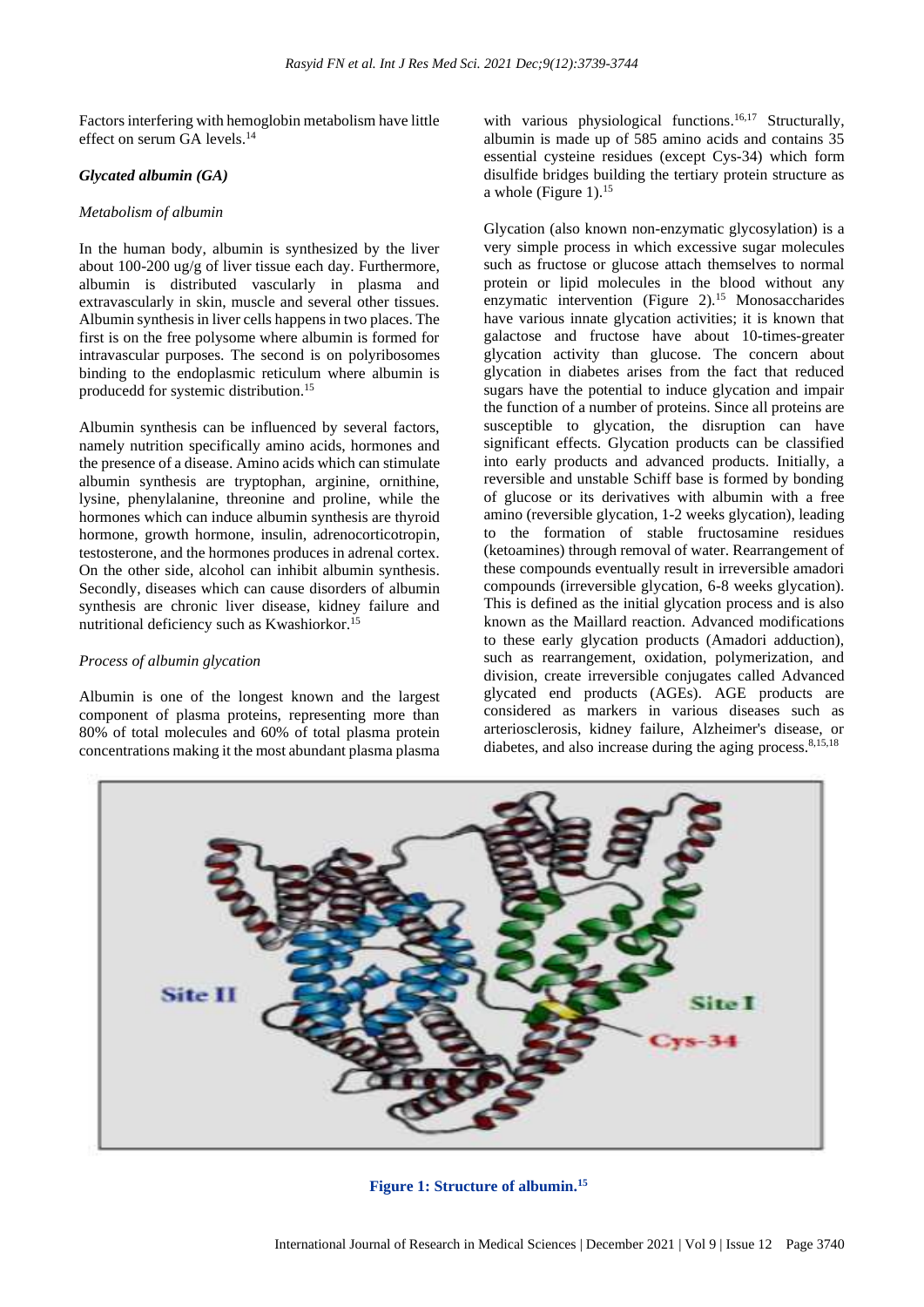

**Figure 2: The process of albumin glycation.<sup>15</sup>**

#### *Benefits of GA*

Faster monitoring of changes in plasma glucose levels

The half-life of serum albumin is shorter than erythrocytes. This compromises that GA levels alter more quickly when there is a change in glucose control status within a short time. Short changes usually occur because of external therapeutic factors, such as oral medication or insulin injection.

On the other hand, GA levels are also better than HbA1c when blood glucose status deteriorates (an increase in glucose levels) in a short period. In this case, GA catches the signal for an earlier rise in glucose levels compared to HbA1C. HbA1c remains normal or shows a slight increase in the diagnosis of fulminant type 1 Diabetes mellitus (DMT1), where pancreatic  $β$  cells are destroyed rapidly, resulting in increased plasma glucose levels and a very brief ketoacidosis. In these cases, GA is a better parameter than HbA1c because it quickly depicts changes in plasma glucose status induced by treatment effects. 8

Changes of glycemic status in GA, which are quicker than HbA1c, can help clinicians in giving the optimal dose to patients who are on medication. With a faster response to changes in plasma glucose levels, GA is valuable for adjustment of therapeutic dose for patients on therapy. Takahashi et al., found a significant decrease in GA levels compared to HbA1c levels with intensive insulin therapy, although in the end the percentage of the decline in HbA1c and GA would be similar at 16 weeks of therapy. The GA/HbA1c ratio markedly decreased at 8 weeks of therapy, and gradually increased over the following 8 weeks. Thus, GA can be used as a more sensitive monitoring parameter to detect improvements in glycemic control in the early period of therapy. This explains that GA can describe treatment effects much better, so that clinicians can provide dose adjustments to patients more.<sup>8,9</sup>

Monitoring of plasma glucose levels in patients on dialysis and patients with anemia

It is known that in patients with end-stage renal damage requiring hemodialysis, the lifespan of erythrocytes is shortened. This causes a decrease in HbA1c levels (falsely low) which makes the examination of plasma glucose levels using HbA1c unreliable.

During hemodialysis, uremia, blood loss on treatment, and frequent blood draws can all contribute to a reduction in the half-life of red blood cells. Shortened erythrocyte halflife and transfusion can decrease HbA1c levels, potentially rendering glycemic control assessments undependable. Studies have shown that HbA1c levels are relatively lower in patients with diabetes mellitus on dialysis compared to then GA levels. In patients with end-stage CKD or ESRD, low HbA1c levels are correlated with low hemoglobin levels and high therapeutic doses of erythropoietin.<sup>19</sup> Erythropoietin is a hormone which promotes erythrocyte formation and increases erythrocyte survival. However, patients on dialysis with low hemoglobin levels may have reduced erythrocyte survival and decreased hemoglobin half-life, which cannot be cured with high doses of erythropoietin. This shows that GA can be a better parameter than HbA1c in hemodialysis patients.<sup>19</sup>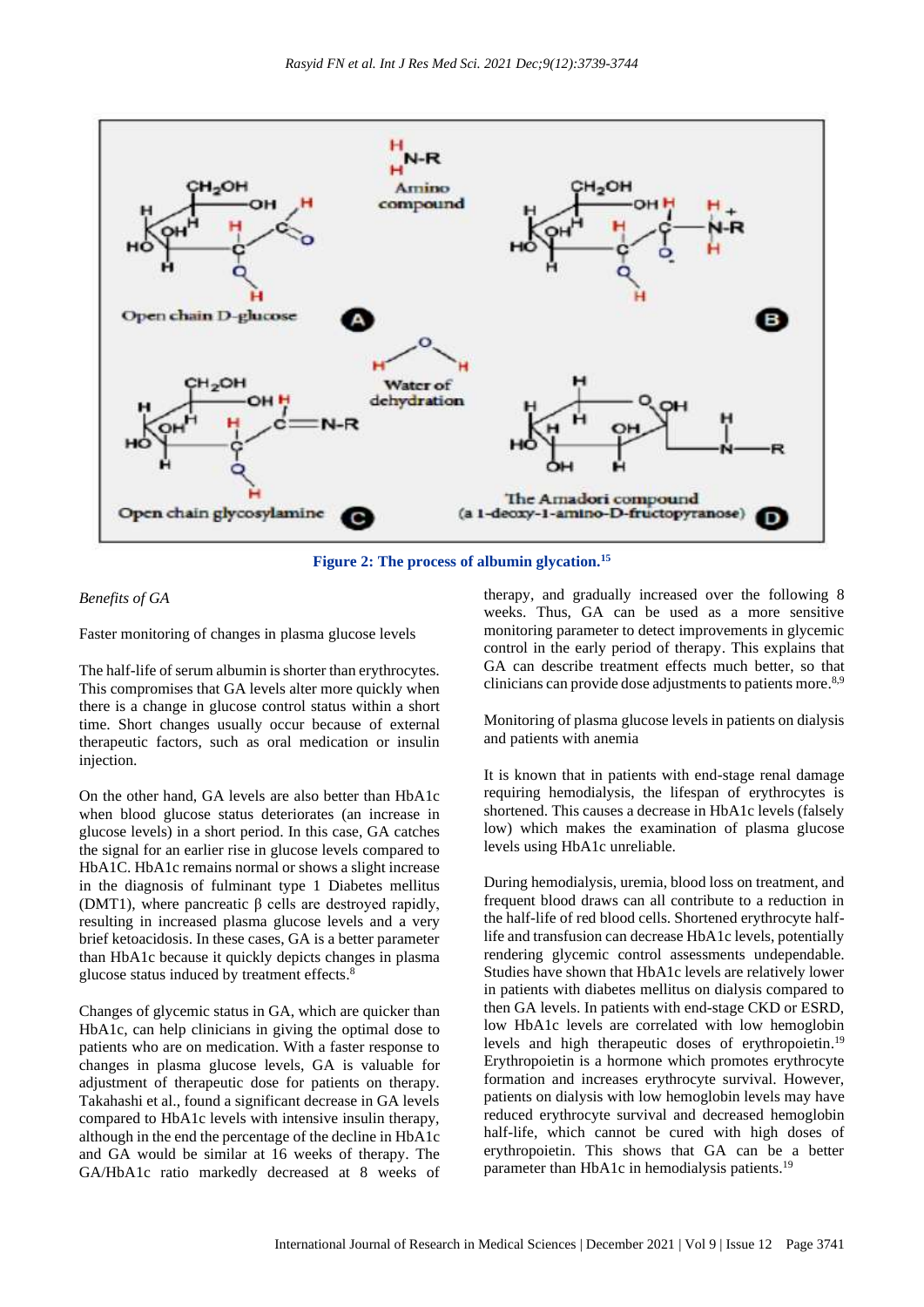Monitoring of blood glucose levels in pregnancy

Glycemic control in pregnant women with diabetes or gestational diabetes is necessary to reduce the risk of fetal death and maternal complications. Studies showed a decrease in HbA1c levels in the second trimester, followed by a significant increase in the third trimester of pregnancy. From the second trimester to the third trimester of pregnancy, HbA1c levels increased, saturated transferrin declined, and ferritin levels decreased, while GA levels did not show significant changes.<sup>20,21</sup>

Changes in HbA1c levels during pregnancy are assumed to be caused by iron deficiency This happens because most pregnant women experience iron deficiency. Transferrin and ferritin levels were found to be relatively lower in pregnant women. Ferritin is the most important iron storage protein in the body, while transferrin is a protein that carries iron in the blood. HbA1c levels were found to have a negative correlation with saturated transferrin and ferritin. The increase of HbA1c in late pregnancy is strongly influenced by iron deficiency.<sup>20,21</sup>

The inverse correlation between HbA1c and iron concluded that the increase in HbA1c was the result of iron deficiency in the third trimester of pregnancy, both in healthy women and in women with diabetes mellitus. This shows that HbA1c is not a good control index for monitoring plasma glucose levels in pregnancy. In this case, since GA is not affected by iron deficiency and can reflect short-term changes in blood glucose mean, GA can be a better parameter for monitoring glucose levels.<sup>20,21</sup>

Monitoring of postprandial hyperglycemia and glucose fluctuation

Several epidemiological studies have shown that postprandial hyperglycemia is a risk factor for cardiovascular disease. A study by Funugata demonstrated that the postprandial plasma glucose in glucose tolerance test was a stronger risk factor for cardiovascular events than the fasting plasma glucose. In addition, it was reported that administration of the *α*-glucosidase inhibitor acarbose to patients with impaired glucose tolerance or diabetes mellitus was associated with reduced cardiovascular risk. 22

Furthermore, GA can capture changes in postprandial glucose levels compared to mean plasma glucose and HbA1c. The GA/HbA1c ratio in DMT1 patients which is greater than in DMT2 shows that GA better describes these fluctuations, since in general, DMT1 patients have higher glucose fluctuations than DMT2. Based on this phenomenon, in DMT1 and DMT2 patients who showed no difference in HbA1c levels, GA levels were significantly higher. This suggests that GA may reflect postprandial plasma glucose levels and various fluctuations in plasma glucose better than HbA1c. <sup>23</sup> The DCCT study showed that intensive insulin injection could lower the risk of retinopathy compared to conventional insulin in DMT1 patients, even in the absence of changes of HbA1c levels. Intensive insulin injection was thought to reduce fluctuations and changes in blood glucose levels, hence will diminish the risk of microangiopathy. Postprandial glucose levels were found to be a better predictor of diabetic retinopathy than HbA1c in DMT2. Increased glycemic fluctuations and/or postprandial glucose changes have been associated with a higher risk of diabetic macroangiopathy. GA as a short- to medium-term parameter can describe changes/fluctuations in plasma glucose. Yoshiuchi et al explained that the GA/HbA1C ratio was higher in DMT1 patients than DMT2 patients, where there was a fairly high fluctuation of blood glucose levels in DMT1 patients. 23,24 The DCCT (Diabetes control and complication trial) showed that independently, GA and HbA1c were excellent parameters for microangiopathy risk. The strongest correlation was when GA and HbA1c levels were combined as parameters, thus complementing each other from the potential of each measurement as a risk factor. 25

GA as an alternative marker of glycemic status in patients with fructosamine, GA and HbA1c, are non-enzymatic glycated proteins used as markers of glycemic control in diabetic patients. GA is a form of bond between albumin and glucose molecules through non-enzymatic oxidation reactions. Similar to fructosamine, GA is an index of glycemic control which is not affected by disorders of the hemoglobin metabolism. In addition, GA reflects a shorter glucose status compared to HbA1c which reflects the levels of 2-4 weeks earlier. Glycated albumin is not impacted by changes in serum protein levels like frutosamine, since GA calculates the ratio between the glycated albumin levels and total serum albumin. <sup>8</sup> Glucose binds strongly to serum albumin at the 4 lysine residue sites, and the glycation reaction occurs 10 times faster than the glycation of hemoglobin. Therefore, GA can better capture fluctuations and changes in glycemic status more quickly and significantly than HbA1c. 24

GA describes glycemic control in a brief period of time, but GA is not impacted by serum albumin levels because it is calculated from the ratio of total serum albumin. Several studies have reported the reference value of GA. Among others, in a study by Tominaga et al in the Japanese population the value was 12.3-16.9%. 22

A study by Kohzuma et al obtained the reference value of GA in the American population as 11.9-15.8%.<sup>26</sup> According to a research by Roohk et al, the target of glycemic control as measured by GA parameters was  $\langle 20\%$ , with a normal value of 11-16%.<sup>16</sup> A study by Pu et al about the predictive values of GA and HbA1C in assessing coronary heart disease in patients with DMT2 using Receiver operating characteristic (ROC) curve showed that GA was 0.620 (62%) better than HbA1C (54.3%), with a GA cut off point of 19%. <sup>27</sup> Within the last 15-20 years, apart from GA, there have been abundant published reports describing the assay of serum protein markers such as Fructosamine (FA) as a method for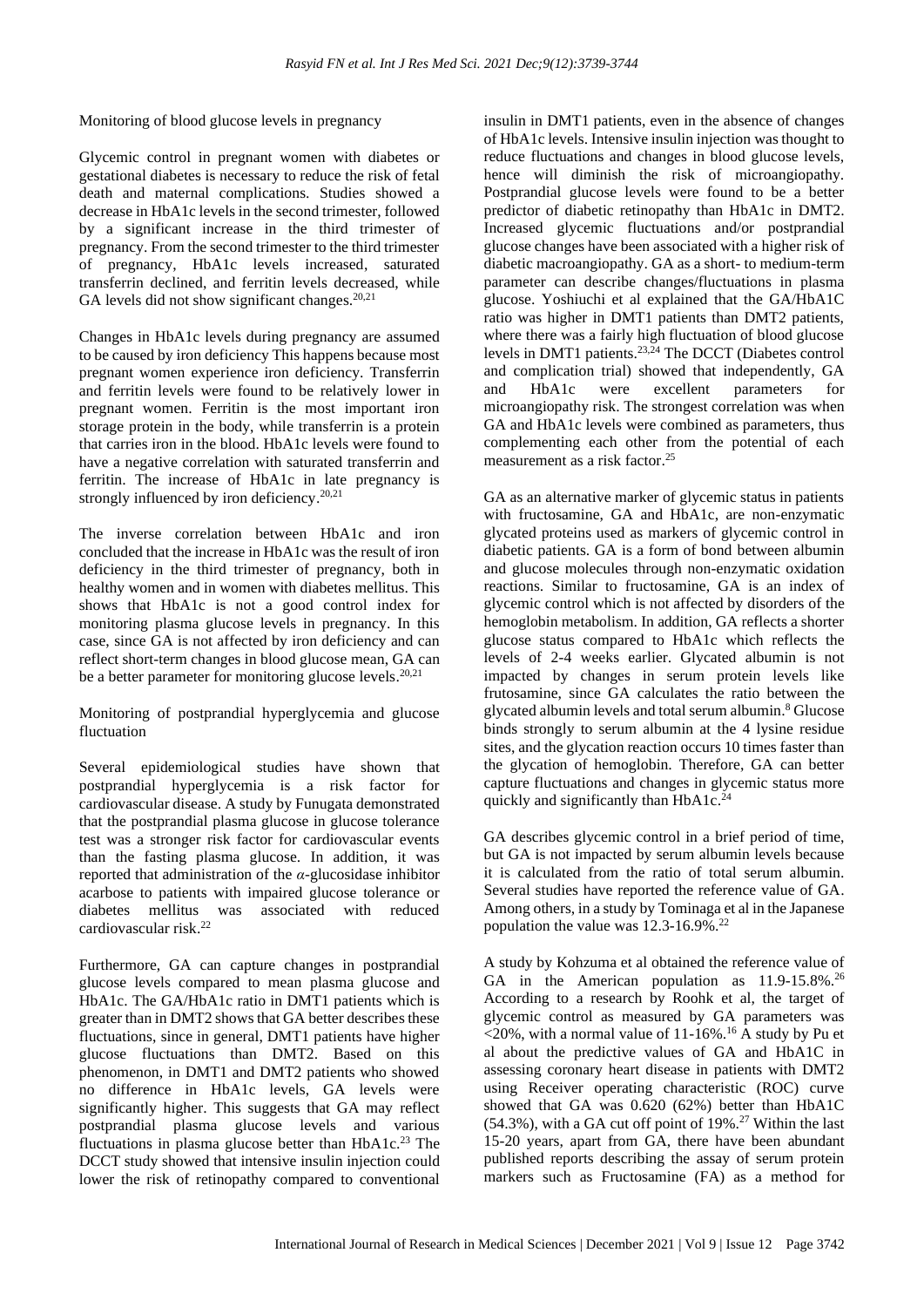assessing glycemic status in an intermediate period (2-4 weeks). It is named fructosamine because of its similar chemical structure to fructose which refers to the sum of all the ketoamine bonds resulting from glycation of circulating serum proteins. A rapid test for FA was described by the FDA in 1997, and several clinical studies have been reported with varying results, but the winding commercial pathways for this test have made it difficult to provide, hence it is no longer available as a rapid commercial test. 16,28

#### *Conditions which affect GA results*

#### *Liver cirrhosis*

The liver is a vital organ which is important for regulation of plasma glucose levels. Glucose metabolic disorders occur frequently in patients with chronic liver disease, such as chronic hepatitis and liver cirrhosis. In patients with chronic liver disease, about 70-90% are diagnosed with impaired glucose tolerance and 30-60% of them are diagnosed for DM.

It is very important to keep the blood glucose levels under control in these patients. HbA1c has a low correlation in patients with chronic liver disease, due to a shortened erythrocyte lifespan. On the other hand, the values of GA and fructosamine were higher in these patients, possibly caused by the prolonged half-life of serum albumin due to decreased albumin synthesis. It is very difficult to monitor blood glucose levels in patients with chronic liver disease because currently there are no parameters that work well in this condition. 8

#### *Disorders of the albumin metabolism*

GA shows lower values in patients with nephrotic syndrome, hyperthyroidism and steroid treatment such as glucocorticoids which may increase albumin metabolism. The declining GA levels in these conditions is caused by the shortened half-life of serum albumin due to increased metabolism of serum albumin. Contrarily, GA shows a higher value than plasma glucose levels in patients with liver cirrhosis and hypothyroidism where albumin metabolism diminishes.<sup>8</sup>

#### **CONCLUCION**

GA can be a better biomarker of glycemic control compared to HbA1c, specifically the changes of glycemic status in diabetes mellitus type 1 and 2. GA reflects a shorter blood glucose status than HbA1c, which is within 2-4 weeks earlier. Glycated albumin is affected by liver cirrhosis and albumin metabolism disorders such as nephrotic syndrome, hyperthyroidism and steroid treatment.

*Funding: No funding sources Conflict of interest: None declared Ethical approval: Not required*

#### **REFERENCES**

- 1. American Diabetes Association. Classification and diagnosis of diabetes. Diabetes Care. 2015;38:8-16.
- 2. Liu T, Gong J, Chen Y, Jiang S. Periodic vs constant high glucose in inducing pro-inflammatory cytokine expression in human coronary artery endothelial cells. Inflamm Res. 2013;62(7):697-701.
- 3. Qi WW, Zhong LY, Li XR, Li G, Liu ZX, Hu JF, et al. Hyperglycemia induces the variations of 11βhydroxysteroid dehydrogenase type 1 and peroxisome proliferator-activated receptor-γ expression in hippocampus and hypothalamus of diabetic rats. Exp Diabetes Res. 2012;2012:107130.
- 4. Clayton W, Elasy TA. A review of the pathophysiology, classification, and treatment of foot ulcers in diabetic patients. Clin Diabetes. 2009;27(2):52-8.
- 5. Dinu IR, Moţa E. Glycated albumin More than the missing link in the evaluation of diabetes control. Rom J Diabetes, Nutr Metab Dis. 2014;21(2):137-50.
- 6. Lee SY, Chen YC, Tsai IC, Yen CJ, Chueh SN, Chuang HF, et al. Glycosylated hemoglobin and albumin-corrected fructosamine are good indicators for glycemic control in peritoneal dialysis patients. PLoS One. 2013;8(3):57762.
- 7. Matsumoto H, Mishiba Y, Yamamoto N, Sugitatsu NS, Shibasaki S, Sano H, et al. Glycated albumin to glycated hemoglobin ratio is a sensitive indicator of blood glucose variability in patients with fulminant type 1 diabetes. Intern Med. 2012;51(11):1315-21.
- 8. Koga M, Kasayama S. Clinical impact of glycated albumin as another glycemic control marker. Endocr J. 2010;57(9):751-62.
- 9. Takahashi S, Uchino H, Shimizu T, Kanazawa A, Tamura Y, Sakai K, et al. Comparison of glycated albumin (GA) and glycated hemoglobin (HbA1c) in type 2 diabetic patients: usefulness of GA for evaluation of short-term changes in glycemic control. Endocr J. 2007;54(1):139-44.
- 10. Clark SL, Santin AE, Bryant PA, Holman R, Rodnick KJ. The initial noncovalent binding of glucose to human hemoglobin in nonenzymatic glycation. Glycobiology. 2013;23(11):1250-9.
- 11. Barlovic DP, Paavonen A, Dahm KA. RAGE biology, atherosclerosis and diabetes. Clin Sci (Lond). 2011;121(2):43-55.
- 12. Furusyo N, Hayashi J. Glycated albumin and diabetes mellitus. Biochim Biophys Acta. 2013;1830(12):5509-14.
- 13. Kosecki SM, Rodgers PT, Adams MB. Glycemic monitoring in diabetics with sickle cell plus betathalassemia hemoglobinopathy. Ann Pharmacother. 2005;39(9):1557-60.
- 14. Suwa T, Ohta A, Matsui T, Koganei R, Kato H, Kawata T, et al. Relationship between clinical markers of glycemia and glucose excursion evaluated by continuous glucose monitoring (CGM). Endocr J. 2010;57(2):135-40.